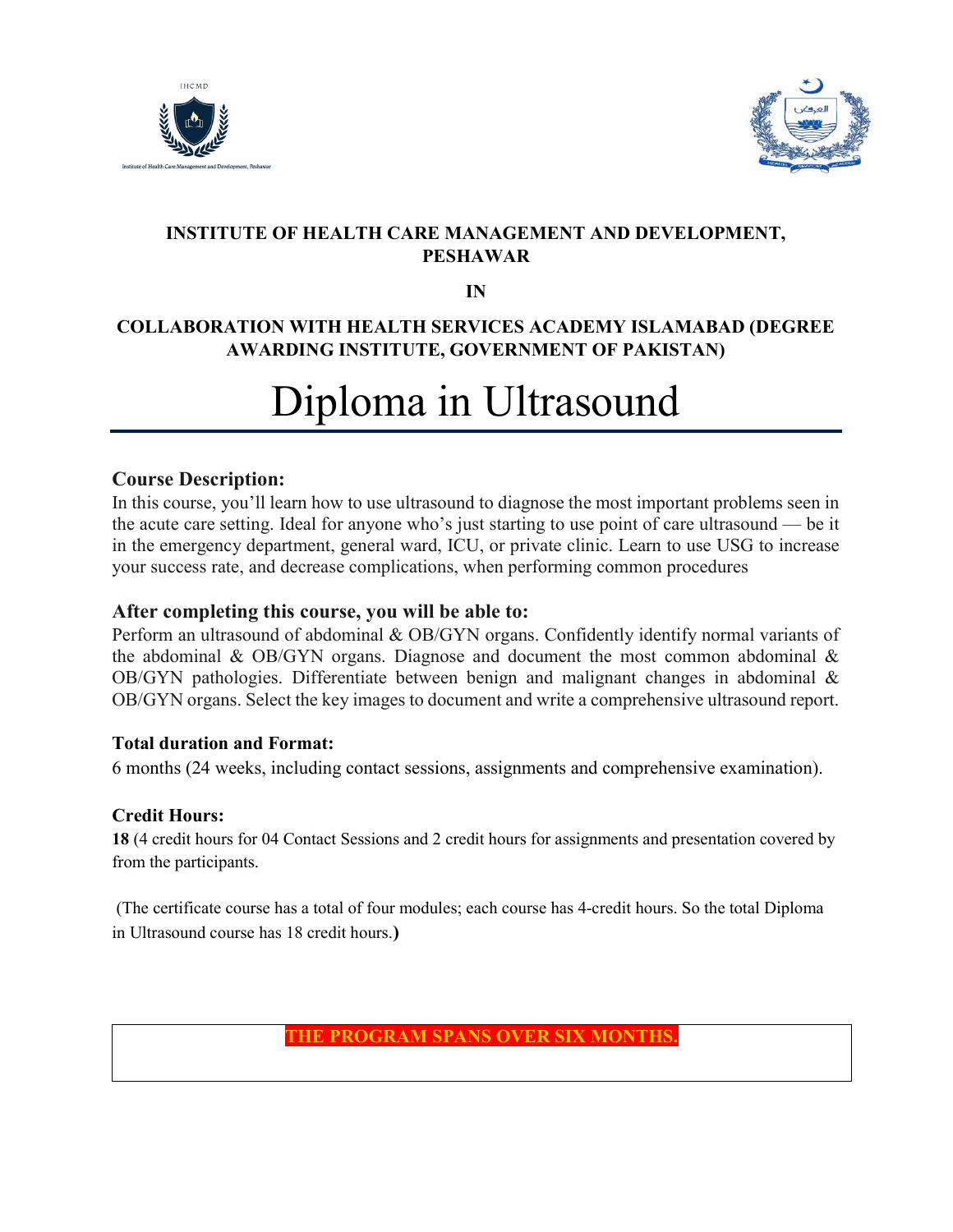



#### IT IS DIVIDED INTO FOUR INDEPENDENT MODULES.

## Table 1: Module I of the Diploma in Ultrasound

|  |  | (1 <sup>st</sup> Contact Session) |
|--|--|-----------------------------------|
|--|--|-----------------------------------|

| Course<br>Code                | <b>Topics</b>                          | <b>Contents</b>                                                                                                        | <b>Credit</b><br>hours | <b>Assessment</b> |
|-------------------------------|----------------------------------------|------------------------------------------------------------------------------------------------------------------------|------------------------|-------------------|
|                               | Ultrasound<br>Physics:                 | Transducer<br>Basics,<br>Imaging<br>$\bullet$<br>Conventions, Artifacts, Doppler-Mode                                  |                        |                   |
| <b>IHCMD/HS</b><br>$A/DU-401$ | Gall bladder<br>& Common<br>bile duct: | • Biliary system, GB imaging, Pathologies:<br>Cholelithiasis,                                                          |                        |                   |
|                               |                                        | • Cholecystitis (Acute & Chronic), Polyp, GB<br>full of stones, Adenomyomatosis, Worms in<br>GB, Choleledocholithiasis | 4                      |                   |
|                               | Liver:                                 | • Basic Anatomy, Scanning, Pathologies:<br>Cirrhosis,                                                                  |                        |                   |

# Table 2: Module II of the Diploma in Ultrasound

# (2nd Contact Session)

| Course Code          | <b>Topics</b> | Contents                                                                                        | <b>Credit</b><br>hours | <b>Assessment</b>                                                                                                      |
|----------------------|---------------|-------------------------------------------------------------------------------------------------|------------------------|------------------------------------------------------------------------------------------------------------------------|
| IHCMD/HSA/DU-<br>402 | Liver:        | hepatitis,<br>Acute<br>Haemangioma,<br>Fatty<br>liver,<br>Abscess,<br>polycystic liver disease, |                        | $\bullet$ Continuous<br>assessment/internal<br>assessment $(20\%)$<br>• Presentations $(30\%)$<br>Assignments $(50\%)$ |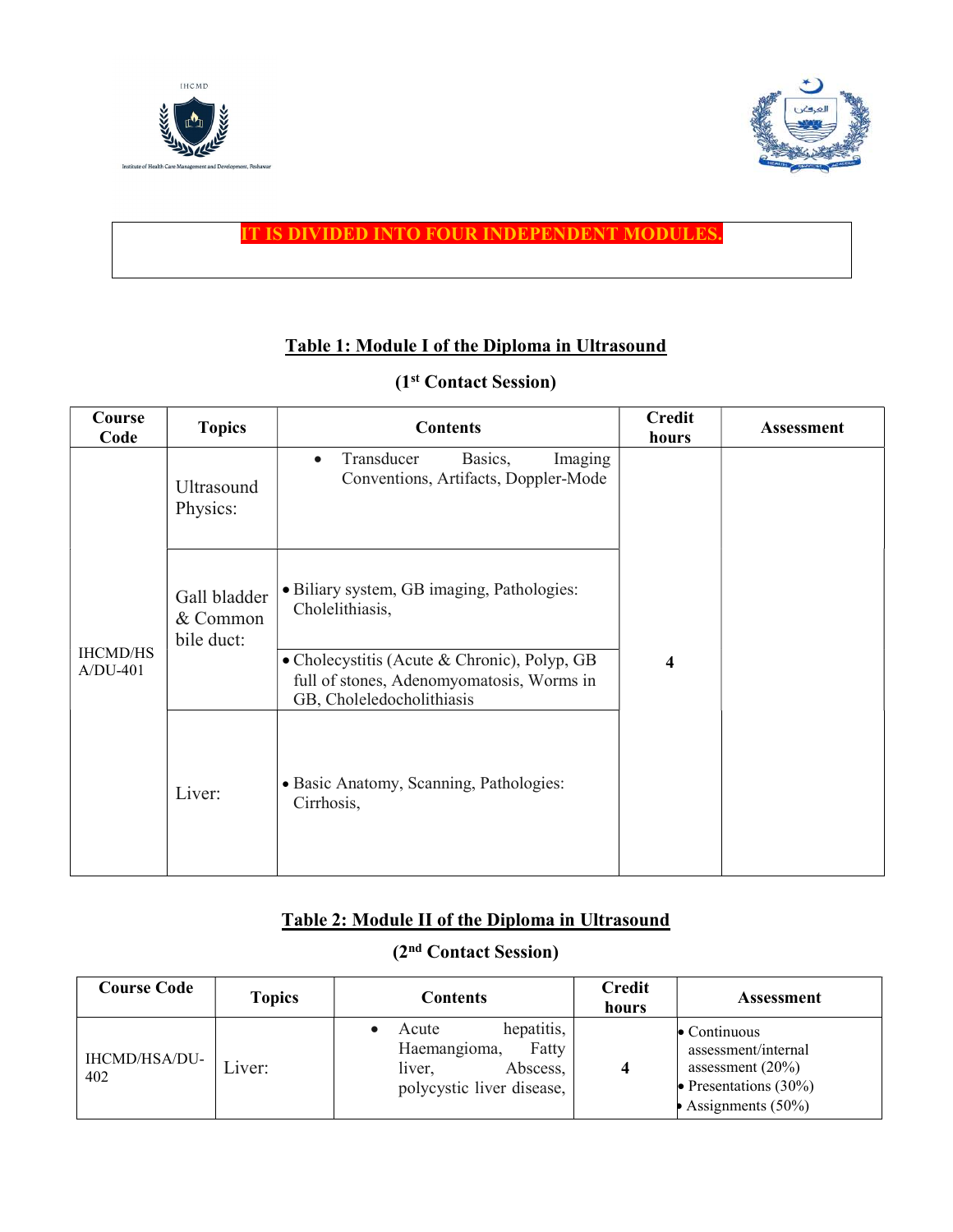



|         | Simple cyst, Hydatid<br>cyst, solid tumor masses                                                                       |  |  |
|---------|------------------------------------------------------------------------------------------------------------------------|--|--|
| Kidney: | • Basic Anatomy, Scanning,<br>Congenital Anomalies: Pelvic<br>Ectopic kidney, Horse shoe<br>kidney<br>• Hydronephrosis |  |  |

# Table 3: Module III of the Diploma in Ultrasound

# (3rd Contact Session)

| <b>Course Code</b>          | <b>Topics</b>           | <b>Contents</b>                                                                                                   | <b>Credit</b><br>hours | <b>Assessment</b> |
|-----------------------------|-------------------------|-------------------------------------------------------------------------------------------------------------------|------------------------|-------------------|
| <b>IHCMD/HSA/DU-</b><br>403 | Urinary<br>Bladder:     | • Basic Anatomy, Scanning,<br>Prevoid & post void volume,                                                         |                        |                   |
|                             |                         | • Vesicle calculus, Cystitis,<br>Bladder diverticula, Tumorous<br>mass                                            | 4                      |                   |
|                             | Spleen $&$<br>Pancreas: | • Anatomy, Pancreatitis (Acute $\&$<br>Chronic)<br>· Pseudo cyst, Tumorous mass,<br>Splenomegaly, Splenic Abscess |                        |                   |

# Table 4: Module IV of the Diploma in Ultrasound

# (4th Contact Session)

| Code<br>∪ourse • | opics | <b>Contents</b> | $\lvert$ redit<br>hours | Assessment |
|------------------|-------|-----------------|-------------------------|------------|
|------------------|-------|-----------------|-------------------------|------------|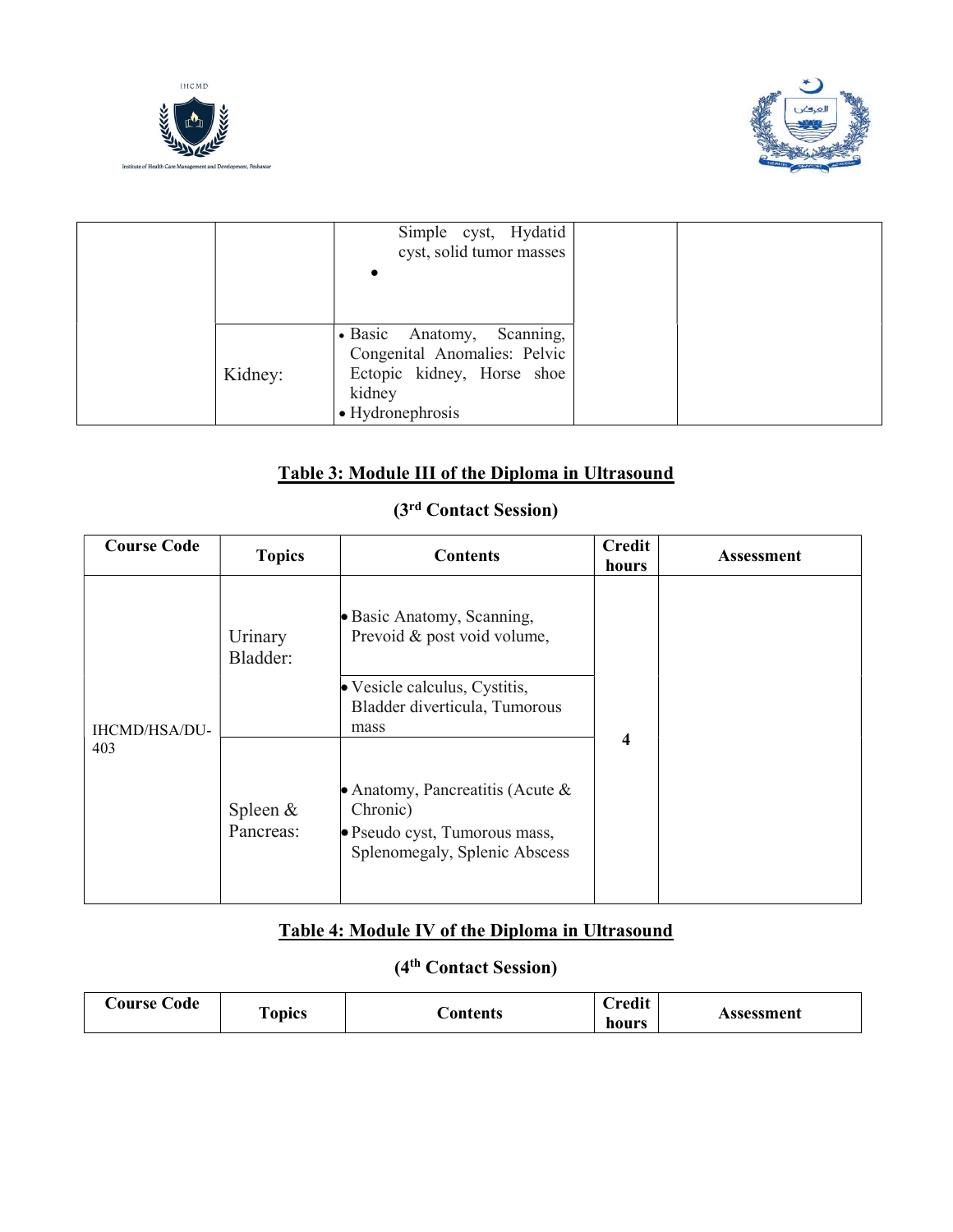



| IHCMD/HSA/DU-<br>404 | Uterus:     | Basic<br>Anatomy,<br>$\bullet$<br>Hypoplastic<br>Scanning,<br>uterus, Heamtocolpos &<br>Haematometrocolpos,<br>Fibroid, Adenomyosis,<br>Mensural Cycle: Ovarian<br>$\bullet$ Continuous<br>cycle, Uterine cycle<br>assessment/internal<br>assessment $(20\%)$<br>4 |
|----------------------|-------------|--------------------------------------------------------------------------------------------------------------------------------------------------------------------------------------------------------------------------------------------------------------------|
|                      | Ovaries:    | Basic anatomy, Ovarian<br>• Presentations $(30\%)$<br>Pathologies:<br>Follicular<br>Assignments (50%)<br>retension cyst, Simple<br>cyst, Haemorrhagic cyst,<br>Choclate/Endometriotic<br>Cyst, Dermoid cyst,<br>Polycystic Ovaries                                 |
|                      | Obstetrics: | Trimester<br>True<br>1st<br>$\sim$<br>$\bullet$<br>/False gestational sacs $\&$<br>characteristic<br>there,<br>features,<br>Ectopic<br>Twin<br>pregnancy,<br>pregnancy,                                                                                            |

## ELIGIBILITY CRITERIA

- MBBS/BDS or 16 years of education in Health & Allied Sciences Discipline like MBBS, BDS. Nursing, Physiotherapy, Pharmacy etc.
- Computer literacy in MS Office and the internet is a MUST.

# Program Fee: Rs 50,000/-

> Address: Institute of Health Care Management and Development, (Imperial Education System Building) Opposite Roots Millennium Schools System Gul abad, Phase-III Chowk Jamrud Road Peshawar.

For Further Detail Please contact.

#### Director / Program Coordinator

Email: ihcmd.hsa.edu.pk@gmail.com

www.ihcmd.com.pk